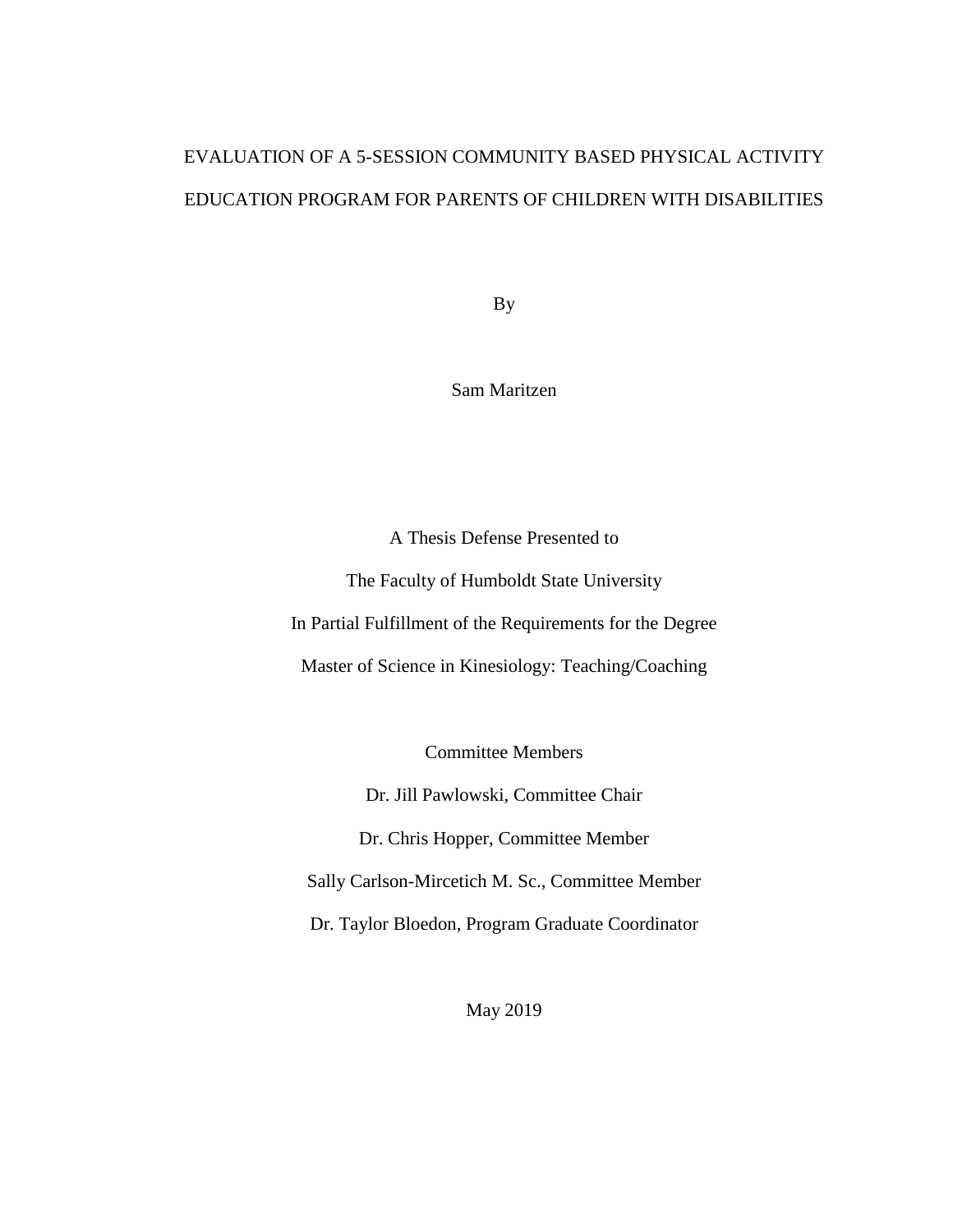## ABSTRACT

# EVALUATION OF A 5-SESSION COMMUNITY BASED PHYSICAL ACTIVITY EDUCATION PROGRAM FOR PARENTS OF CHILDREN WITH DISABILITIES

#### Sam Maritzen

Children with disabilities are less likely to reach the daily recommendation (60 minutes) of physical activity a day. Parents of children with a disability play an important role in the amount of physical activity their child participates in but often lack the knowledge and skills necessary to facilitate physical activity opportunities. Therefore, the purpose of this study is to evaluate the feedback received from parents that participate in the parental physical activity education program. Participants included 8 parents of a child with a disability from the age of six to 14. The feedback from parents was assessed by a program evaluation survey, which included 5 close-ended questions that are scored on a 5-point Likert scale. Mixed methods will be used with descriptive statistics expressed in means and SD for all closed questions. The program evaluation revealed that while the program components were perceived as being helpful for facilitating physical activity over the summer, is did not change parents overall view of physical activity.

*Keywords:* physical activity, children with disabilities, parents role, barriers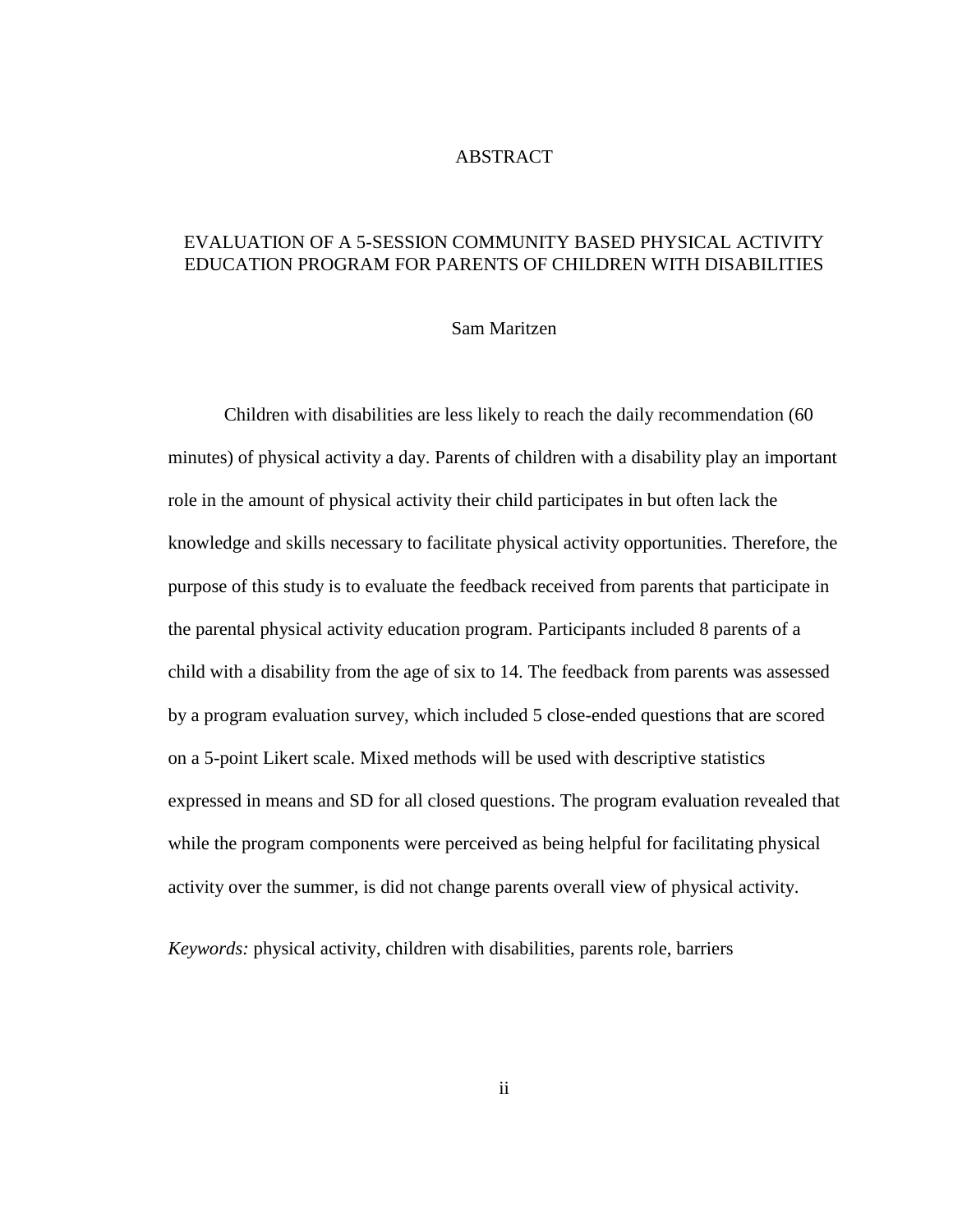# TABLE OF CONTENTS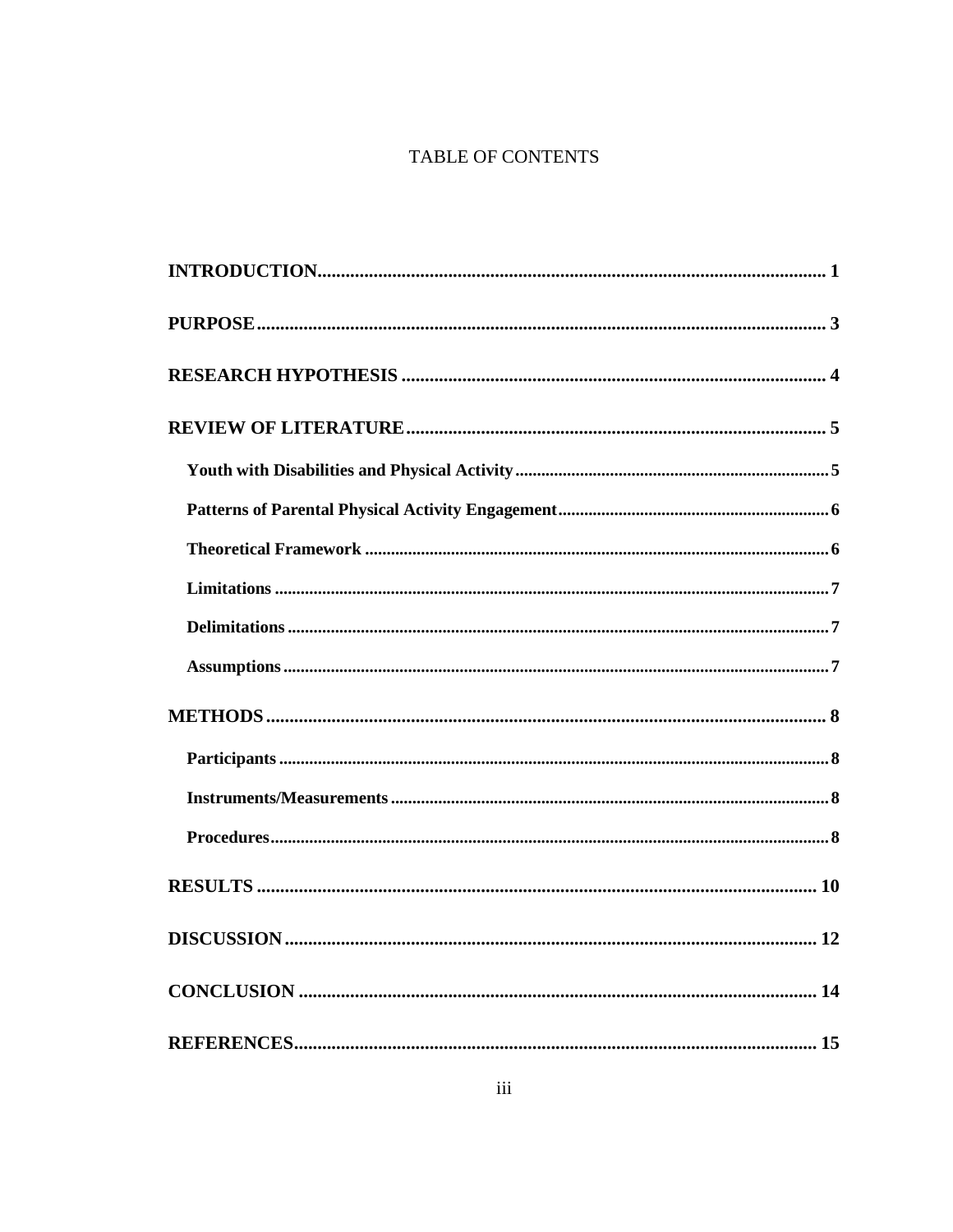LIST OF TABLES

[TABLE 1](#page-14-0) 11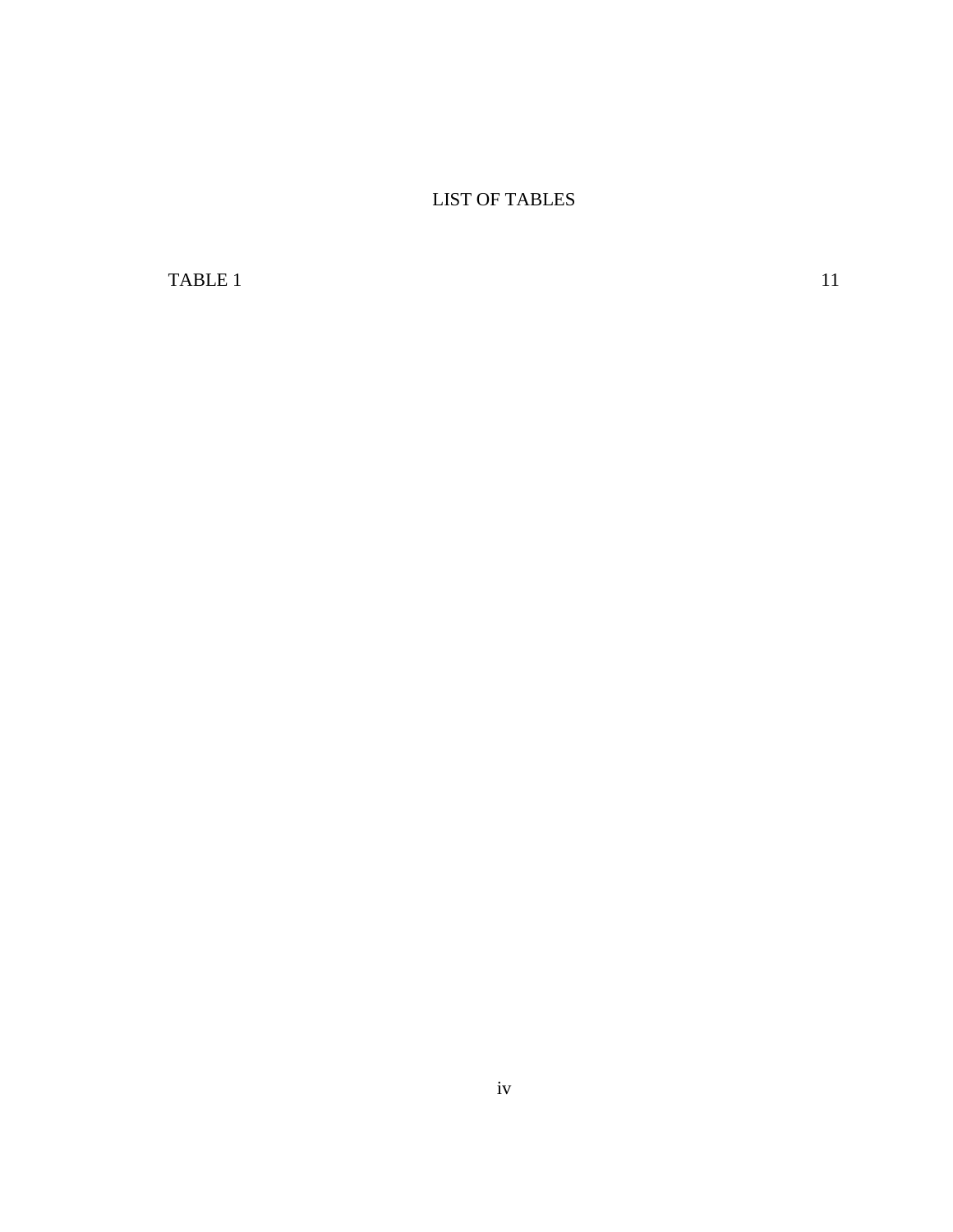### INTRODUCTION

<span id="page-4-0"></span>Physical inactivity is a major health concern around the world due to its relationship to childhood obesity (Panagiotopoulos et al., 2011). Children between the ages of six and 17 are not meeting the recommended 60 minutes of physical activity per day (Centers for Disease Control and Prevention [CDC], 2017; Janssen & Leblanc, 2010; U.S. Department of Health and Human Services [UHHS], 2008). In addition, children with disabilities, who make up 9.2% of school-aged children are not meeting the physical activity guidelines at a greater rate than their peers without disabilities (Rimmer, Rowland, & Yamaki 2007; Sit, Mckenzie, Cerin, Chow, Huang, & Yu 2016; Sit et. al, 2016). These low rates of physical activity engagement are concerning due to the health benefits of regular physical activity including decreased risk for chronic disease, improved fitness and mood, increased social interactions, and decreased anxiety and stress (Janssen & LeBlanc, 2010; Tristani, Bassett-Gunter, Tanna, 2017).

Parents play an important role in promoting physical activity for their children by creating an environment that values and supports regular physical activity (Miklankova, Gorny, & Klimesova 2016). Parental support is especially critical for children with disabilities as they rely more heavily on their parents to facilitate physical activity than their peers without disabilities (Lee, Park, Chu, & Oh, 2015). When parents encourage their children participate in physical activity, and participate themselves, their children are more likely to experience accessible physical activity opportunities and thus increase their physical activity levels (Miklankova, Gorny, & Klimesova 2016). One strategy for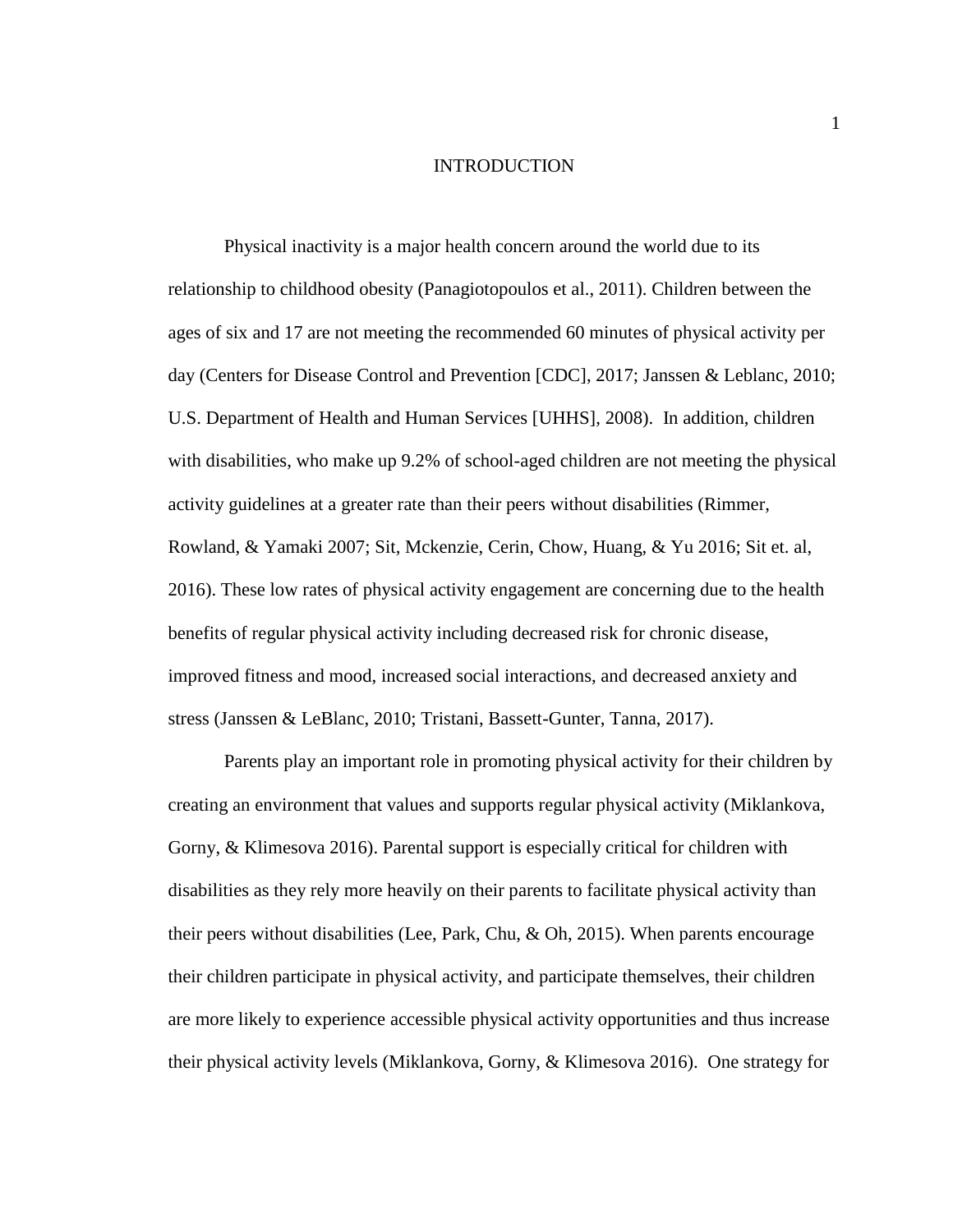increasing parents' ability to facilitate physical activity engagement for their children is to provide a physical activity education program for them to learn the skills, (e.g. goal setting, overcoming barriers, and adapting activities) necessary to provide more physical activity opportunities.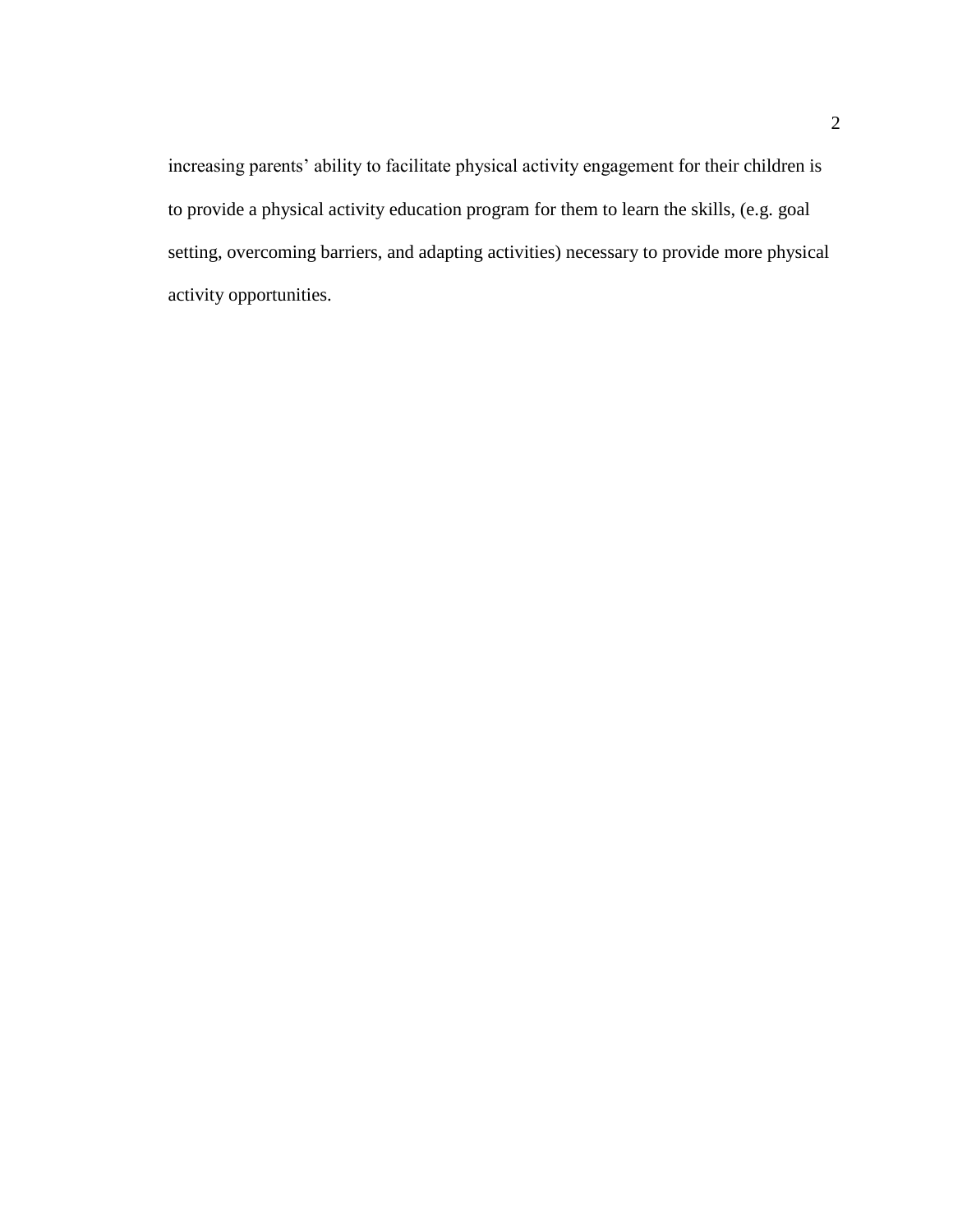# PURPOSE

<span id="page-6-0"></span>The purpose of this study is to evaluate the feedback received from parents that participate in the parental physical activity education program.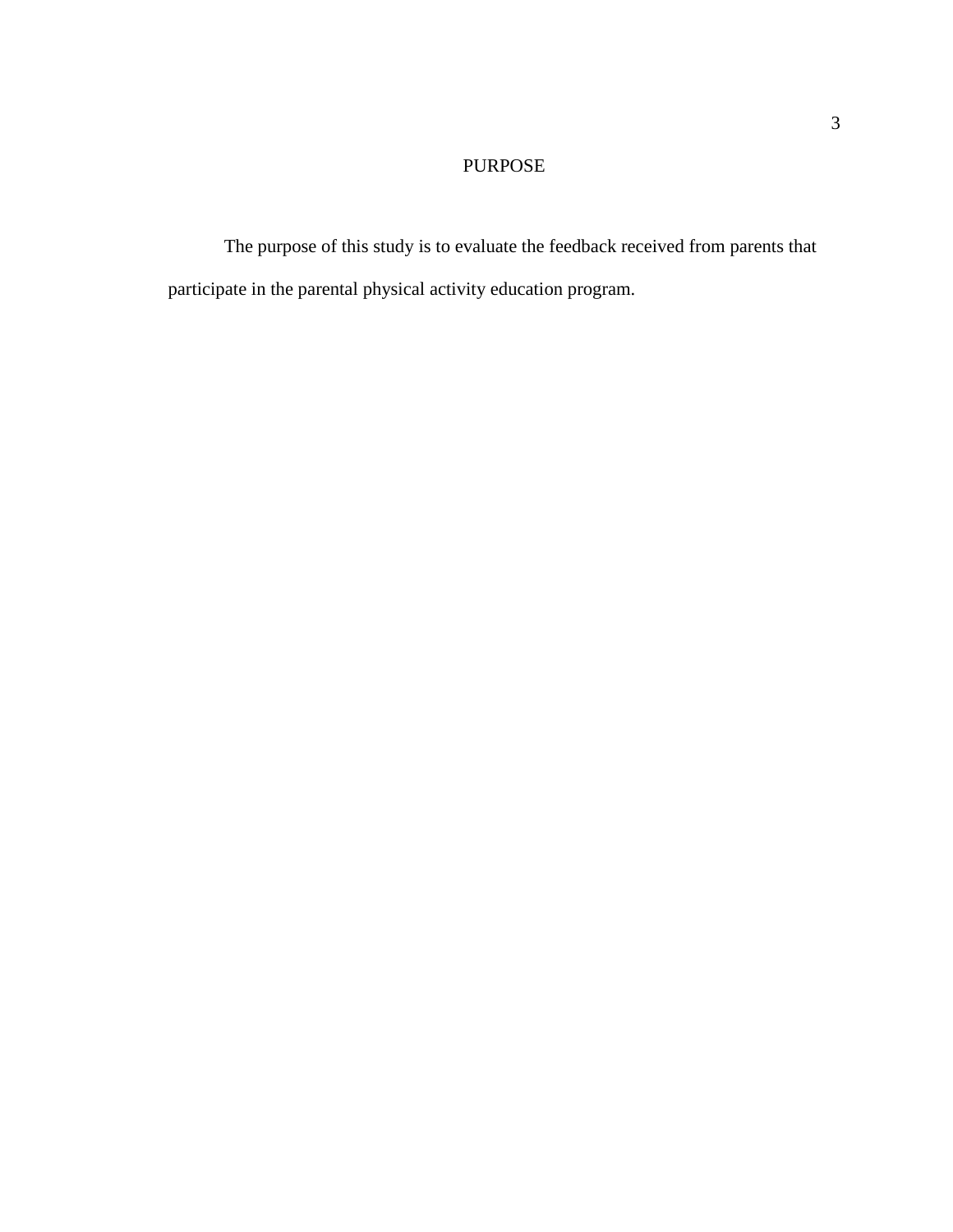# RESEARCH HYPOTHESIS

<span id="page-7-0"></span>The researcher hypothesizes that parents will provide positive feedback on the utility of the program components to increase their ability to facilitate physical activity for their children.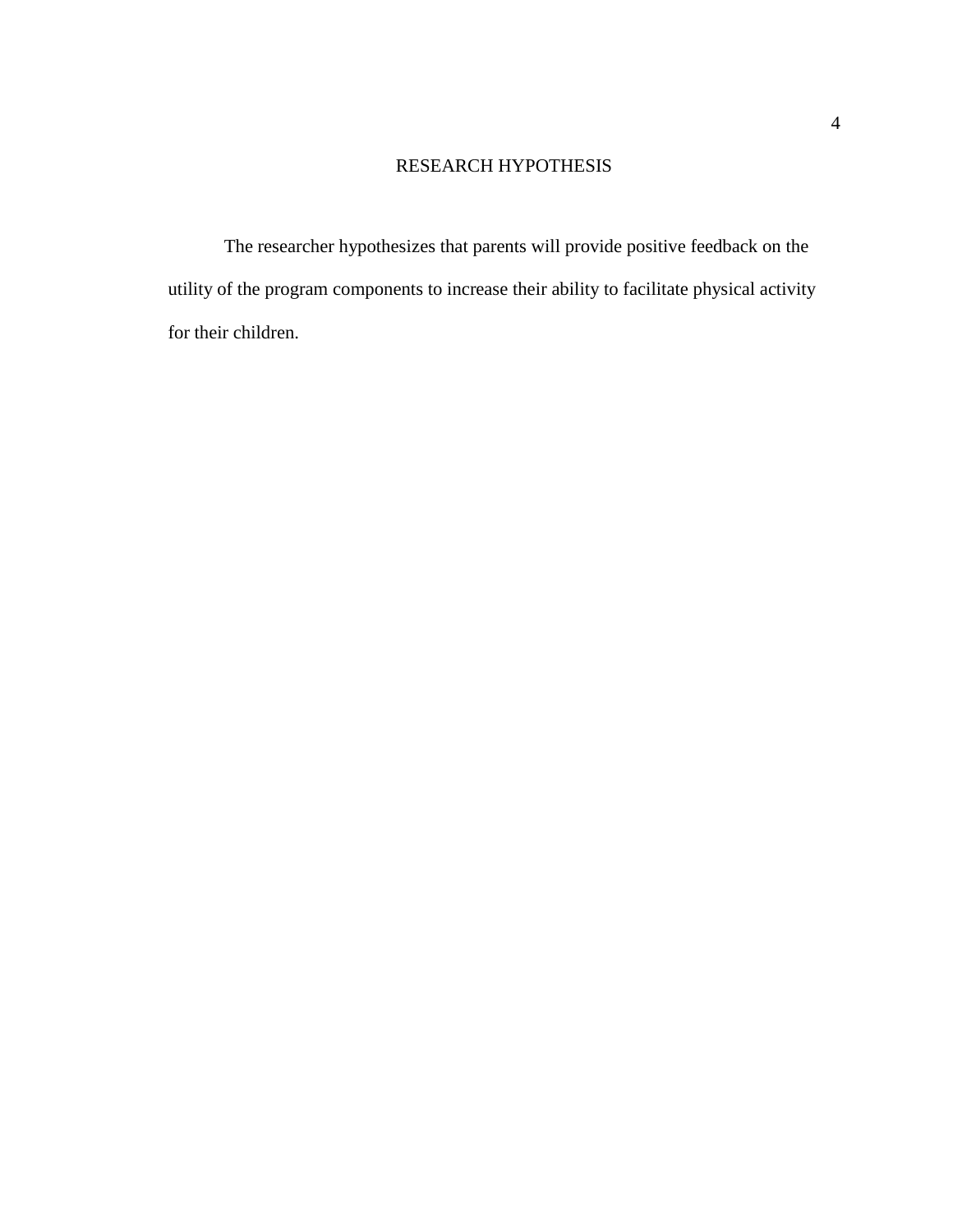#### REVIEW OF LITERATURE

## Youth with Disabilities and Physical Activity

<span id="page-8-1"></span><span id="page-8-0"></span>The recommended amount of physical activity that youth should participate in is one hour (60 minutes) a day (Rimmer, Rowland, & Yamaki 2007; Downs, Fairclough, Knowles & Boddy, 2016). A majority of children with disabilities do not meet the moderate to vigorous physical activity guidelines and spend more time in sedentary activities then children without disabilities, increasing their risk for disease (Pan & Frey 2006; Fowler et al., 2007). This decreased physical activity time is due, in part, to a lack of supports in recreational and competitive sports, and sensory and cognitive impairments (Rimmer et al 2007). Overcoming these barriers and engaging in physical activity is important for positive self-esteem, behavior, happiness and intellectual and social outcomes for youth (Frey & Pan, 2006).

Children with disabilities often have delayed gross motor development, less proficiency in balance and coordination, poor cardiovascular fitness, and increased risk for chronic diseases compared to their typically developing peers (Rimmer et al., 2007; Shields, Synnot 2016). Regular participation in physical activity can decrease these health disparities by enhancing body composition, physical fitness, and bone health, as well improving psychological health, social engagement and behavior (Shields, Synnot 2016).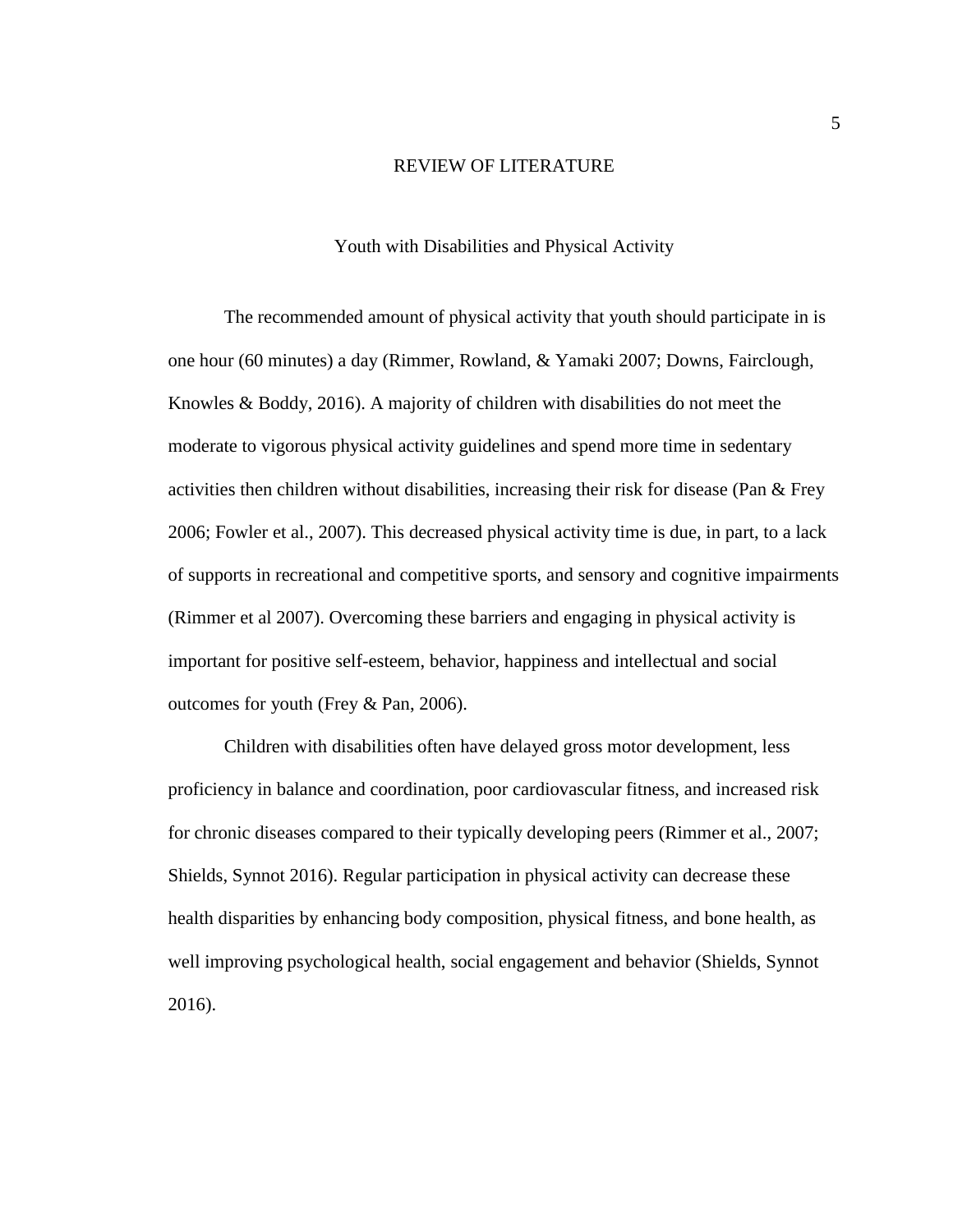## Patterns of Parental Physical Activity Engagement

<span id="page-9-0"></span>Parents of children with a disability play an important role in the amount of physical activity their child participates in (Jeong, Kim & Lee 2015; Miklankova, Gorny, & Klinesova 2016). Tangible barriers that prevent parents from facilitating physical activity participation for their children include providing transportation, lacking facilities, and paying fees; and intangible barriers include providing encouragement and examples of how to be active, and fear of injury to their child (Beets, Cardinal & Alderman 2010; Schleien, Miller, Walton & Pruett 2014; Shields, Synnot 2016; Tristani, Bassett-Gunter, & Tanna 2017). Socioeconomic factors are also considered a barrier for lower income families because of unsafe neighborhoods and the lower availability of organized sports. (Erkelenz, Kobel, Kettner, Drenowatz, Steinacker 2014; Metcalf, Voss, Hosking, et. al 2008; Rimmer, et al 2007). Despite the importance of parents in facilitating physical activity for their children, many lack the knowledge and skills necessary to overcome the barriers this facilitation highlighting the importance of having programs available to parents that can provide them with this knowledge and skills.

# Theoretical Framework

<span id="page-9-1"></span>Having a theoretical basis for programs is critical in increasing likelihood of successful behavior change. The theory of planned behavior is beneficial in providing insight into parental beliefs and parental behavior towards supporting physical activity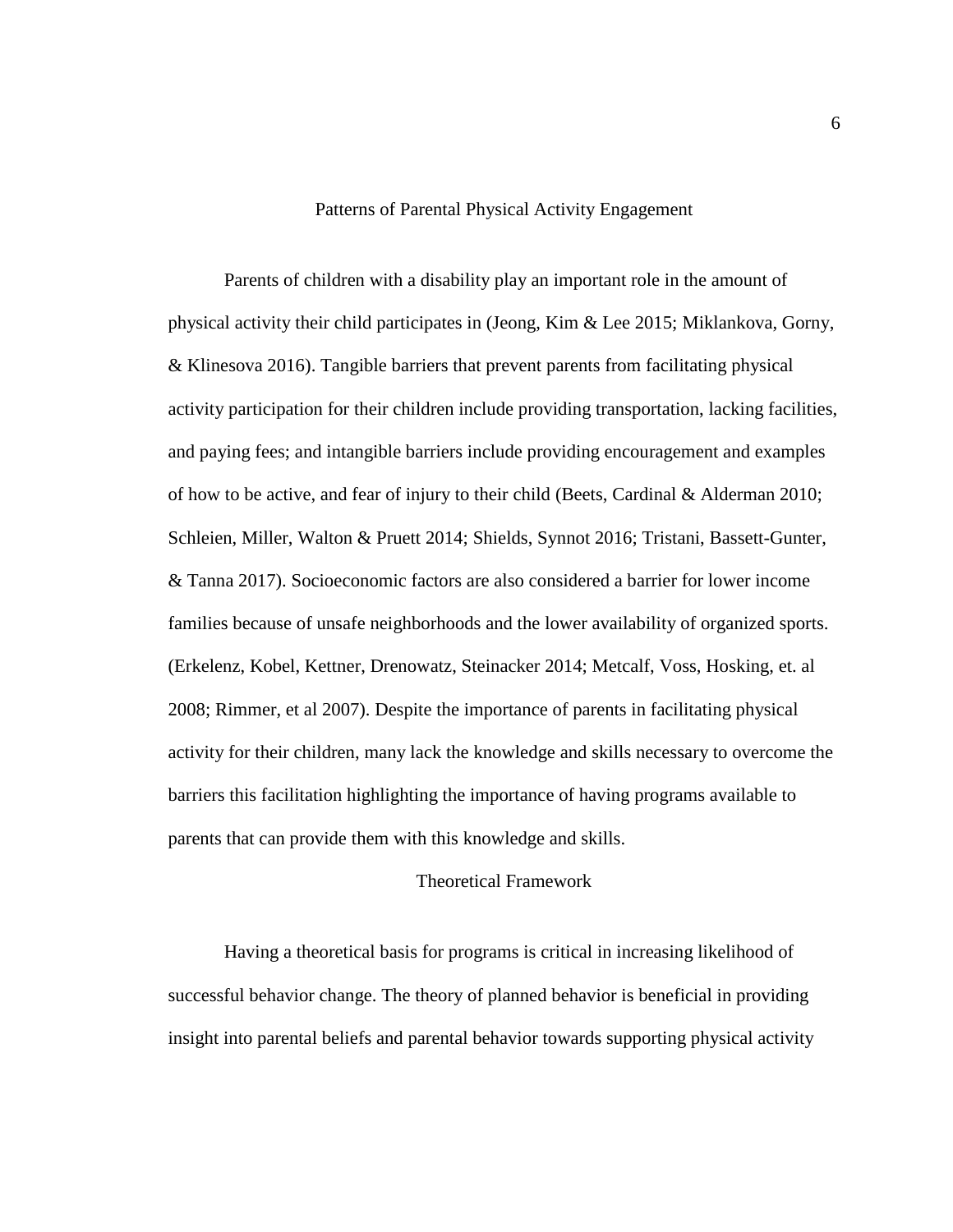participation for their child with a disability (Jeong et al., 2015). However, integrated theories tend to produce better outcomes than individual theories. As a result, this program was designed using an integrated model that includes parents' attitude toward behavior, self-efficacy, and implementation intention as the basis for its components in order to increase intention for and thus actual facilitation of physical activity opportunities for their child (Kodish, Kulinna, Martin, Pangrazi, & Darst, 2006; Martin & Kulinna, 2004; Motl et al., 2005).

# Limitations

<span id="page-10-0"></span>Limitations may include parents overestimating their ability to facilitate physical activity opportunities, and parents may miss sessions.

# Delimitations

<span id="page-10-1"></span>The delimitations of the study include parents who have children between the ages of 6-14 years old and parents attendance/participation in the hour long fitness education class.

# Assumptions

<span id="page-10-2"></span>The assumptions of the study are that the parents attend the hour-long educational course, and provide accurate and honest information for the program evaluation.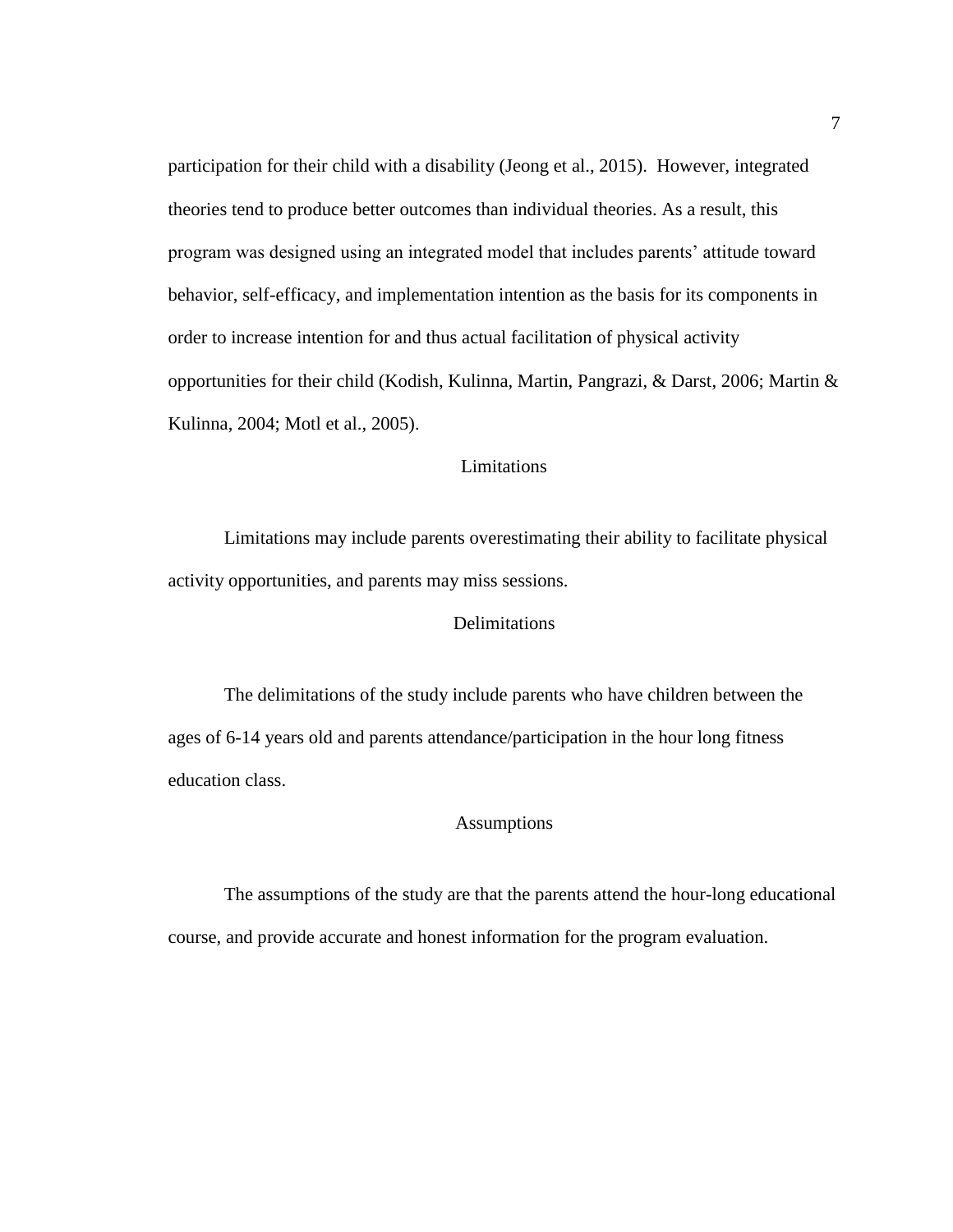#### **METHODS**

## Participants

<span id="page-11-1"></span><span id="page-11-0"></span>Parents of children with disabilities were recruited from HSUfit, a Friday evening program that brings children with disabilities to campus for inclusive gym and pool activities. The exclusion criteria include if the children are under the age of six or over the age of 14 and if the parent is not able to speak fluent English.

## Instruments/Measurements

<span id="page-11-2"></span>Program evaluation was completed through an evaluative survey that assessed parents perceptions of the strengths and weaknesses of the program including topics they would have liked to have included in the program and their prediction of the utility of the information and skills that they learned from participating in the program. The survey includes 5 close-ended questions that are scored on a 5-point Likert scale.

# **Procedures**

<span id="page-11-3"></span>During the week long FitFam program, parents of children with disabilities spent one hour per day, for five days, in a physical activity education program. Two masters students facilitated the parent program each day. The program consisted of topics regarding how to make homemade equipment, community mapping, and overcoming barriers. Each session consisted of a review of the previous day, discussion of the new topic and activities that provide them with opportunities to practice the application of this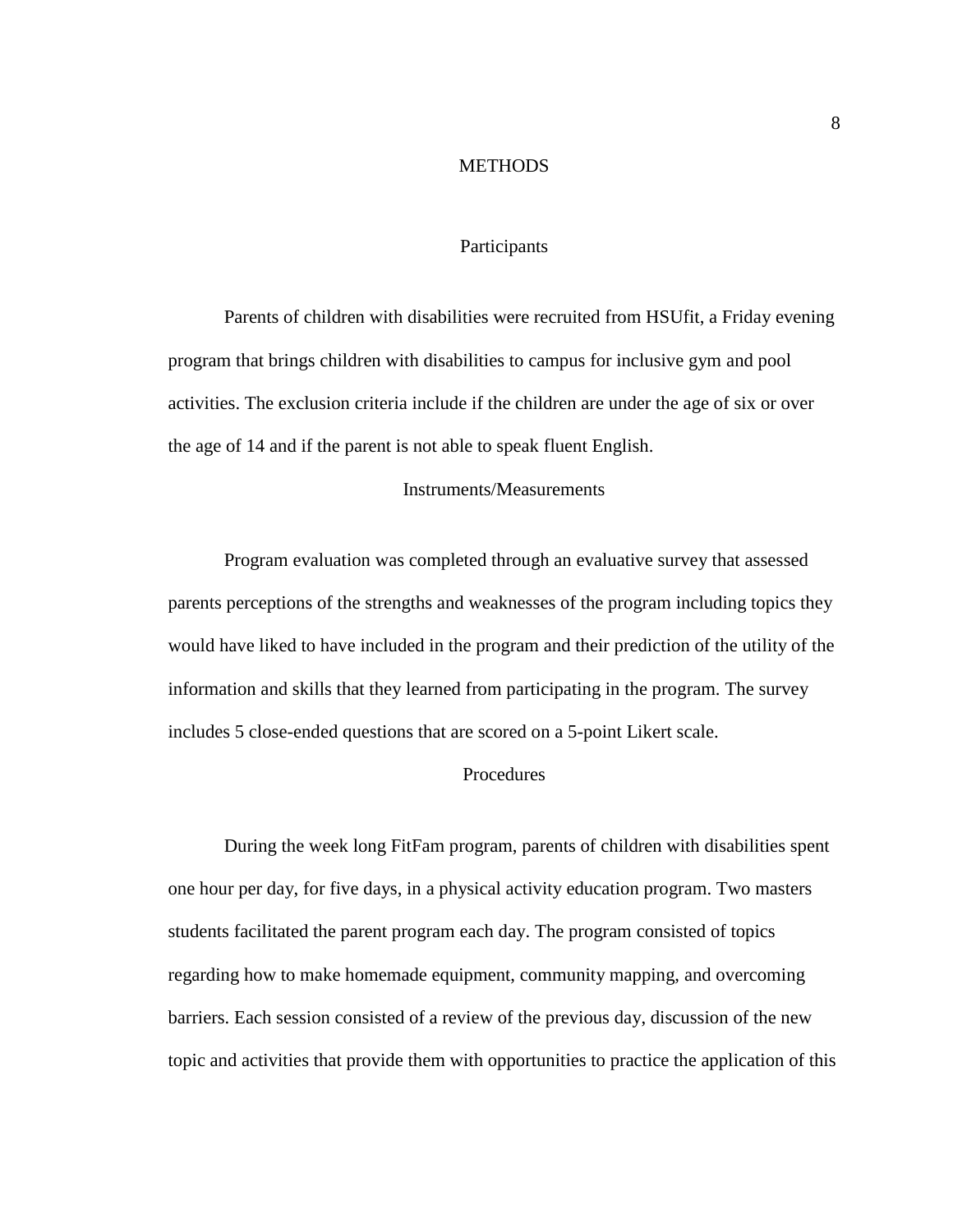knowledge. Program components were designed to be individualized to meet the physical activity preferences and needs of the families involved. Parents utilized these materials to facilitate self-directed physical activity opportunities for their families at home and in the community. At the end of the five-day program, participants responded to five question survey questions to evaluate program components. The survey questions were scored on a five point Likert Scale.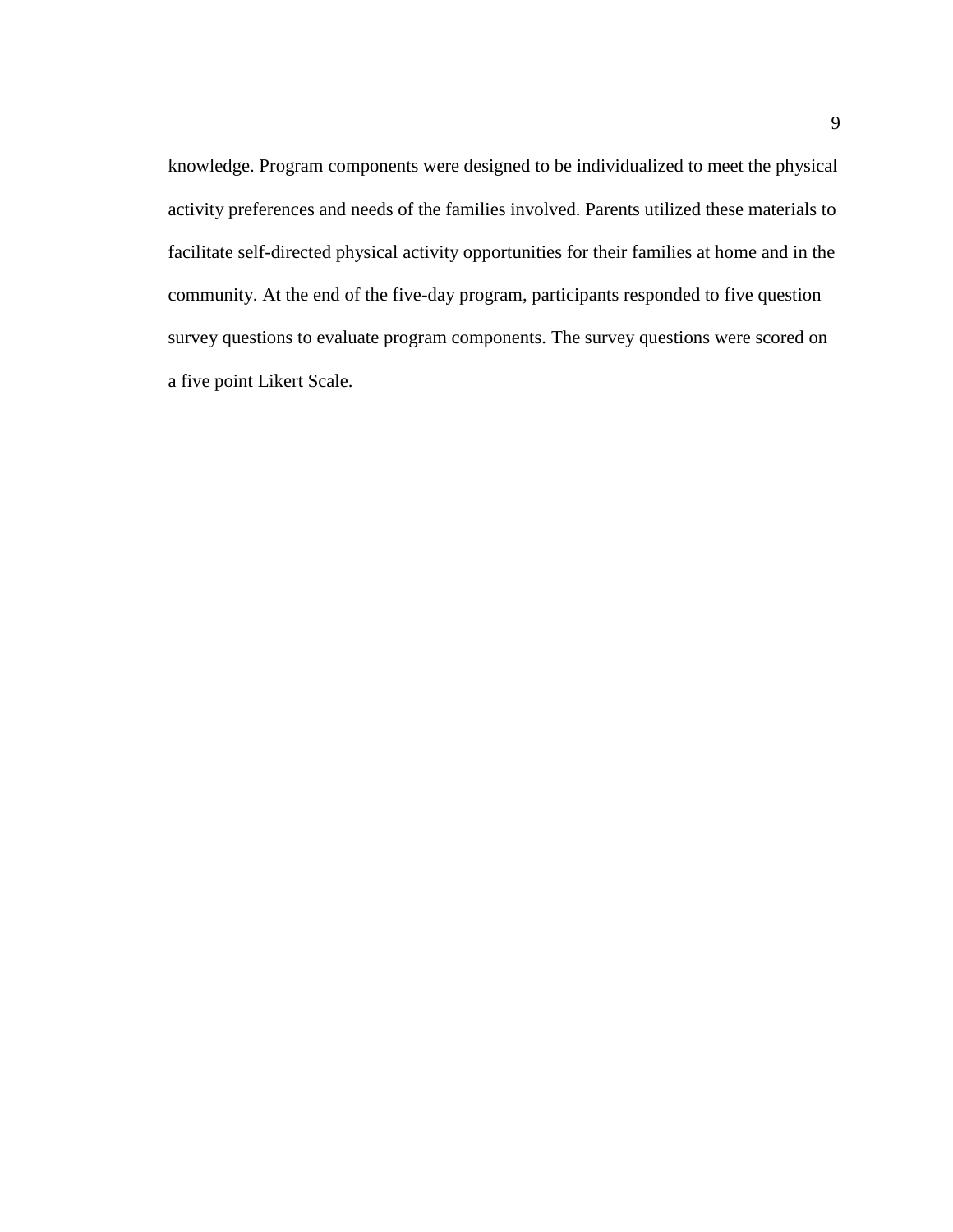# RESULTS

<span id="page-13-0"></span>Eight parents participated in the Fitfam program and the follow-up evaluation. Descriptive statistics expressed in means and SD for all closed survey questions and are expressed in Table 1.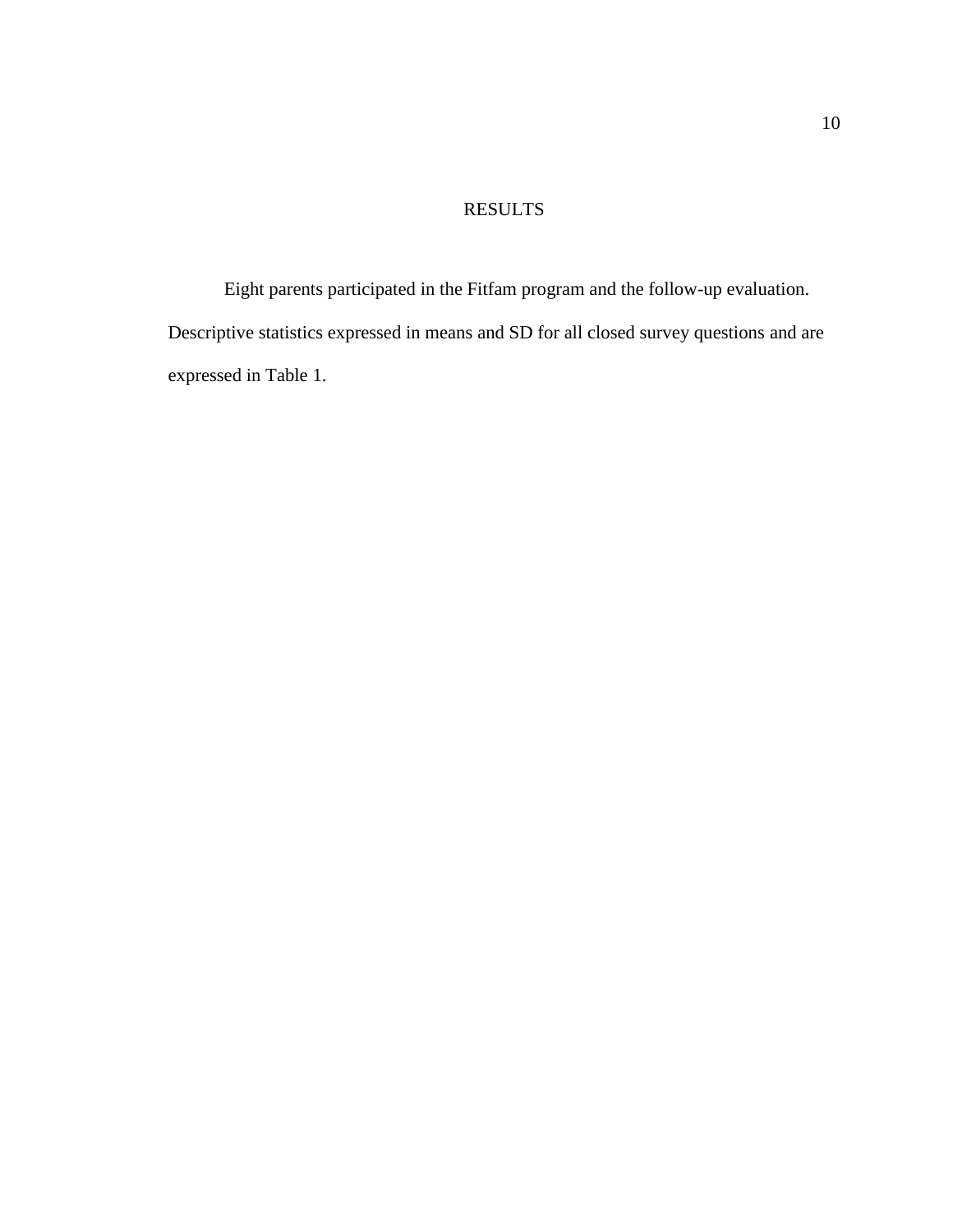# <span id="page-14-0"></span>Table 1

|                   | Overall,<br>how would<br>you rate the<br>quality of<br>the parent<br>portion of<br>the FitFam<br>program? | Do you feel that the<br>discussion on<br>providing physical<br>activity<br>opportunities will<br>be helpful in<br>finding physical<br>activity<br>opportunities for<br>your child over the<br>summer? | Do you feel that<br>the discussion on<br>providing physical<br>activity<br>opportunities will<br>increase physical<br>activity levels of<br>your child over the<br>summer? | Do you feel that<br>the discussion on<br>providing physical<br>activity<br>opportunities will<br>increase physical<br>activity levels of<br>your family over<br>the summer? | Did<br>engaging in<br>the FitFam<br>program<br>change the<br>way you<br>view<br>physical<br>activity? |
|-------------------|-----------------------------------------------------------------------------------------------------------|-------------------------------------------------------------------------------------------------------------------------------------------------------------------------------------------------------|----------------------------------------------------------------------------------------------------------------------------------------------------------------------------|-----------------------------------------------------------------------------------------------------------------------------------------------------------------------------|-------------------------------------------------------------------------------------------------------|
| Mean<br>Score     | 4.75                                                                                                      | 4.625                                                                                                                                                                                                 | 4.125                                                                                                                                                                      | 4.125                                                                                                                                                                       | 3.88                                                                                                  |
| Std.<br>Deviation | 0.463                                                                                                     | 0.517                                                                                                                                                                                                 | 0.641                                                                                                                                                                      | 0.641                                                                                                                                                                       | 0.834                                                                                                 |

*FitFam Parent Education Program Survey Results*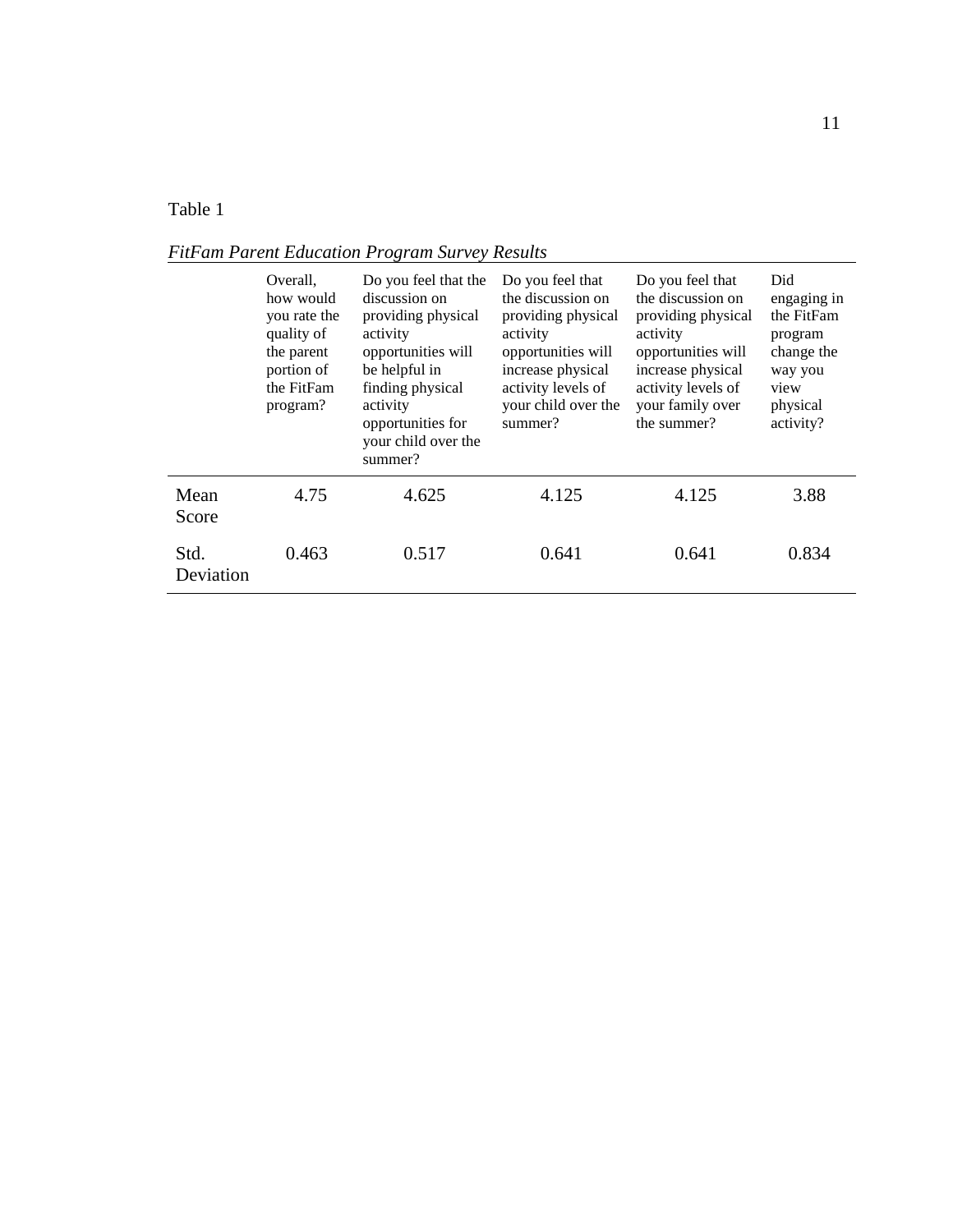## DISCUSSION

<span id="page-15-0"></span>The purpose of this study was to evaluate the feedback received from parents that participated in the parental physical activity education program. The researcher hypothesized that parents would provide positive feedback on the utility of the program components to increase their ability to facilitate physical activity for their children. All items were scored on a five point Likert Scale. Based on the results, the researcher found that the mean score for change in view of physical activity was only 3 (SD=0.83). It is unclear why this occurred, but we note that the participants were recruited from a previous physical activity program and had background knowledge of physical activity. Therefore, families may have already highly valued physical activity before engaging in the program making it less likely that we would see a change in this score during the program. The mean score regarding the discussion on providing physical activity opportunities to be helpful in promoting physical activity over the summer was also relatively high at 4.62 (SD=0.52). The researcher believes this is because there were various topics covered such as homemade equipment, and community mapping which allowed the participants to engage in discussions where they learned about accessible physical activity opportunities from both program facilitators and each other. The mean score for the program facilitating increased physical activity levels for the child and the family were both 4.12 (SD=0.64). The researcher believes this is because parents were able to support each other and provide personal experiences and feedback during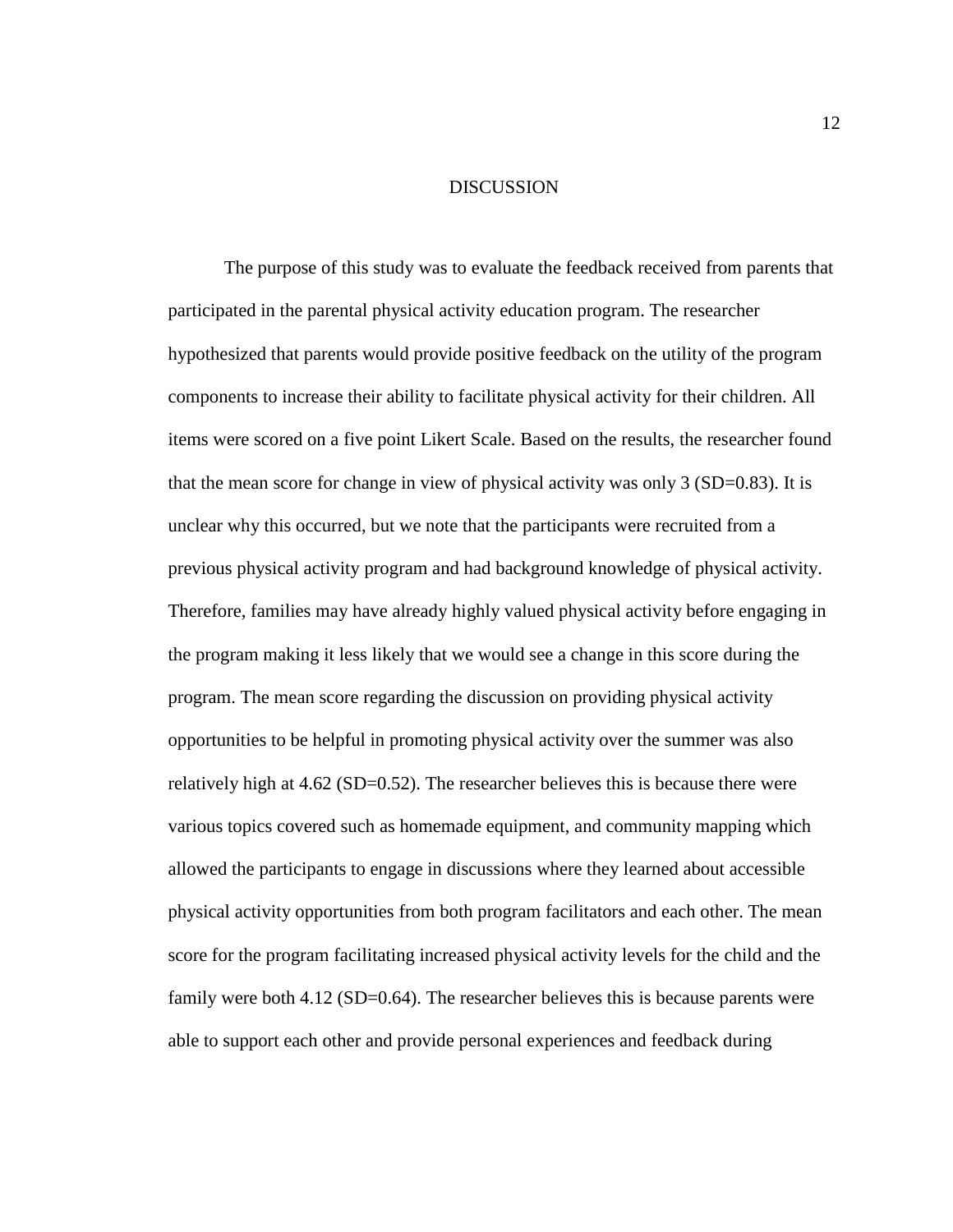discussions. The average score of the overall quality of the parent program was 4.75 (SD=0.46) indicated that the parents rated the quality of the program high. Taken as a whole, the program evaluation revealed that while the program components were perceived as being helpful for facilitating physical activity over the summer, is did not change parents overall view of physical activity. However, since the parents could have already had positive views of physical activity before entering the program, this suggests that there is value in the program for providing parents with the skills to facilitate the physical activity that they value.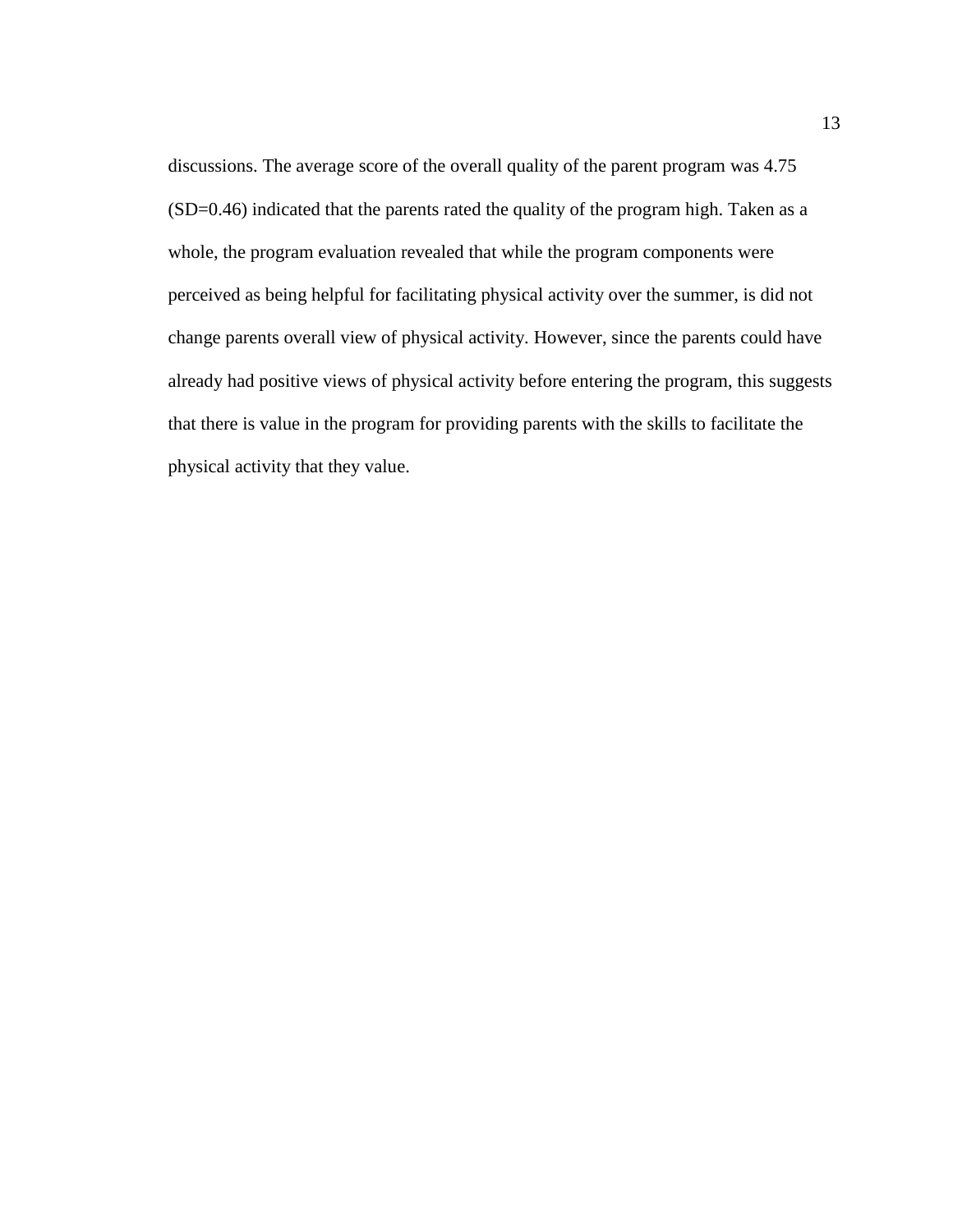#### **CONCLUSION**

<span id="page-17-0"></span>Eight parents participated in this study evaluating the physical activity education program. The program included five 30-minute sessions and consisted of topics regarding how to make homemade equipment, community mapping, overcoming barriers, and creating a family physical activity plan. The mean score for the change in view of physical activity was 3 (SD=0.83). The mean score for the discussion on providing physical activity opportunities to be helpful in promoting physical activity over the summer was  $(M=4.62, SD=52)$ . The mean score for both survey questions about increasing physical activity levels of their child and family over the summer was (M=4.12, SD=0.64), and the rating of the overall quality of the parent program was  $(M=4.75, SD=0.46)$ .

Future researchers should continue this research with a larger and randomized sample size. Research should include parents of children who do not regularly participate in physical activity programs, and families that do not participate in local physical activity events. Lastly, the parent education course should be over a longer time period, such as eight weeks for one hour per day.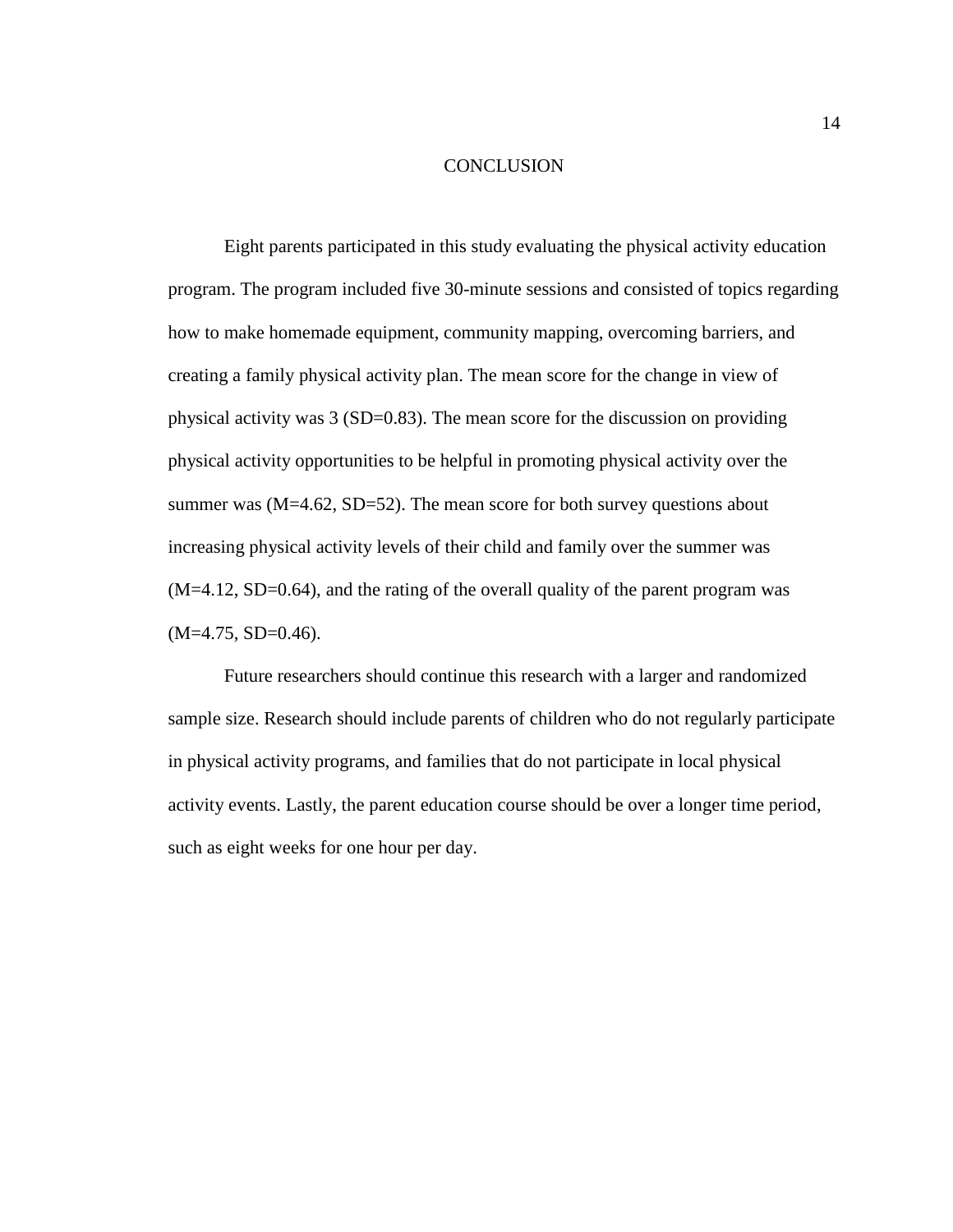#### REFERENCES

<span id="page-18-0"></span>Beets, M. W., Cardinal, B. J., & Alderman, B. L. (2010). Parental social support and the physical activity-related behaviors of youth: a review. *Health Education & Behavior*, *37*(5), 621-644.

Centers for Disease Control and Prevention (CDC). (2017). *Physical activity facts.* Retrieved from <https://www.cdc.gov/healthyschools/physicalactivity/facts.htm>

- Downs, S. J., Fairclough, S. J., Knowles, Z. R., & Boddy, L. M. (2016). Physical activity patterns in youth with intellectual disabilities. *Adapted Physical Activity Quarterly*, *33*(4), 374-390.
- Erkelenz, N., Kobel. S., Kettner, S., Drenowatz, C., & Steinacker, J. M. (2014). Parental activity as influence on children's BMI percentiles and physical activity. *Journal of Sports Science & Medicine, 13*(3), 645-650. Retrieved from

[http://web.a.ebscohost.com.ezproxy.humboldt.edu/ehost/pdfviewer/pdfvie](http://web.a.ebscohost.com.ezproxy.humboldt.edu/ehost/pdfviewer/pdfviewer?vid=2&sid) [wer?vid=2&sid=](http://web.a.ebscohost.com.ezproxy.humboldt.edu/ehost/pdfviewer/pdfviewer?vid=2&sid)f93fa525-7b04-46f2-9a30-7aae338b1d1b%40sessionmgr4010

Fowler, E. G., Kolobe, T. H., Damiano, D. L., Thorpe, D. E., Morgan, D. W., Brunstrom, J. E., ...& Rose, J. (2007). Promotion of physical fitness and prevention of secondary conditions for children with cerebral palsy: section on pediatrics research summit proceedings. *Physical Therapy*, *87*(11), 1495-1510. doi: 10.2522/ptj.20060116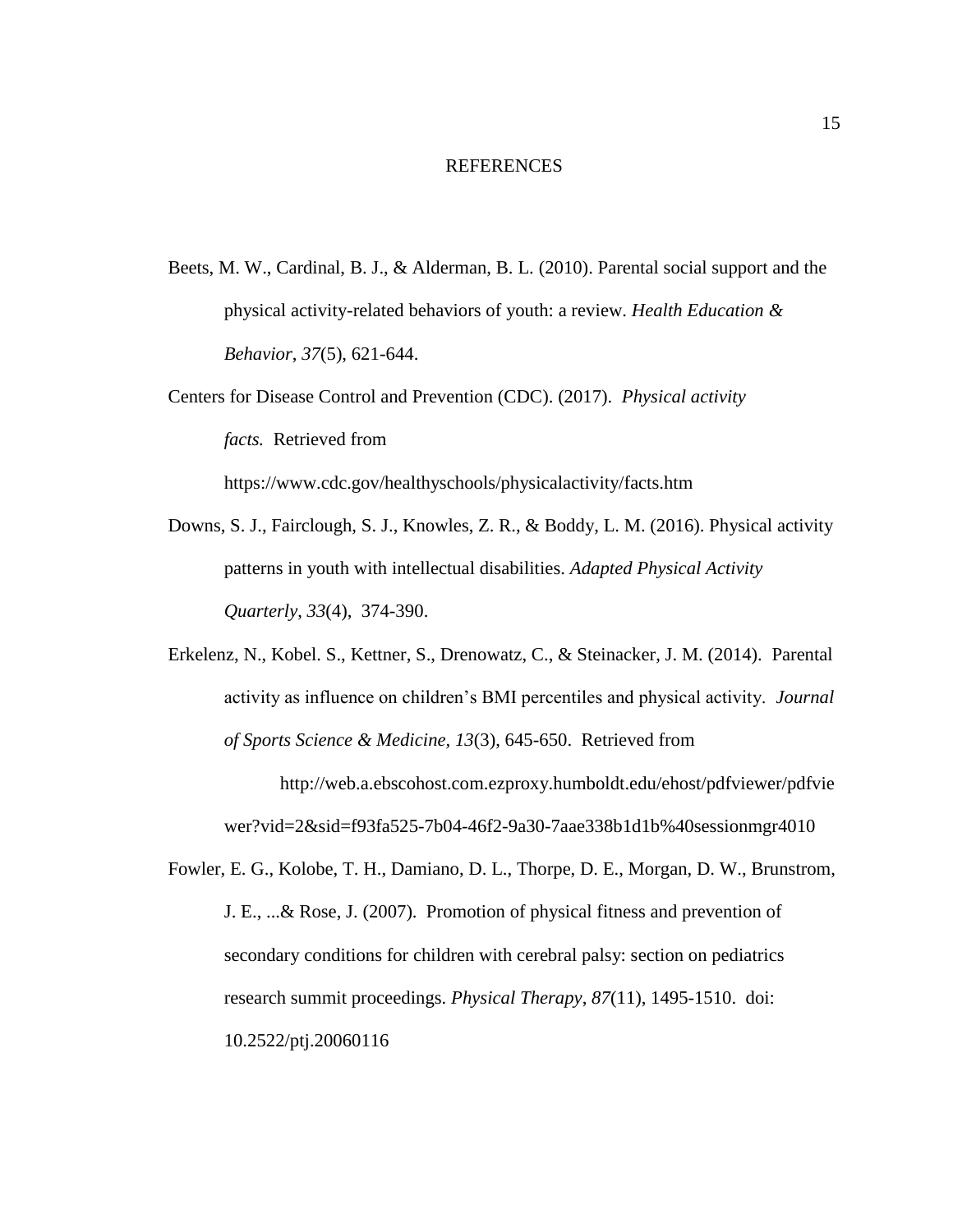ISAPA Abstracts. (2015). Palaestra, 29(4), Palaestra, 2015, Vol.29(4).

- Janssen, I., & Leblanc, A. G. (2010). Systematic review of the health benefits of physical activity and fitness in school-aged children and youth. *International Journal of Behavioral Nutrition and Physical Activity, 7*(1), 40. doi: 10.1186/1479-5868-7- 40
- Jeong, M., Kim, S., & Lee, E. (2015). Parents' beliefs and intentions toward supporting physical activity participation for their children with disabilities. *Adapted Physical Activity Quarterly, 32*(2), 93-105. doi[:](http://dx.doi.org/10.1123/APAQ.2013-0106) <http://dx.doi.org/10.1123/APAQ.2013-0106>
- Kodish, S., Kulinna, P., Martin, J., Pangrazi, R., & amp; Darst, P. (2006). Determinants of physical activity in an inclusive setting. *Adapted Physical Activity Quarterly*, 23, 390–409.
- Martin, J. J., & Kulinna, P. H. (2004). Self-Efficacy theory and the theory of planned behavior: Teaching physically active physical education. *Research Quarterly for Exercise and Sport*, 75(3), 288–297.
- Metcalf BS, Voss LD, Hosking J, et al Physical activity at the government-recommended level and obesity-related health outcomes: a longitudinal study (Early Bird 37) Archives of Disease in Childhood 2008;93:772-777.
- Miklankova, L., Gorny, M., & Klimesova, I. (2016). The relationship between the family's socioeconomic status and physical activity level of pre-school children. *Trends in Sport Sciences, 23(*4), 193-202. Retrieved from https://humboldt-illiad-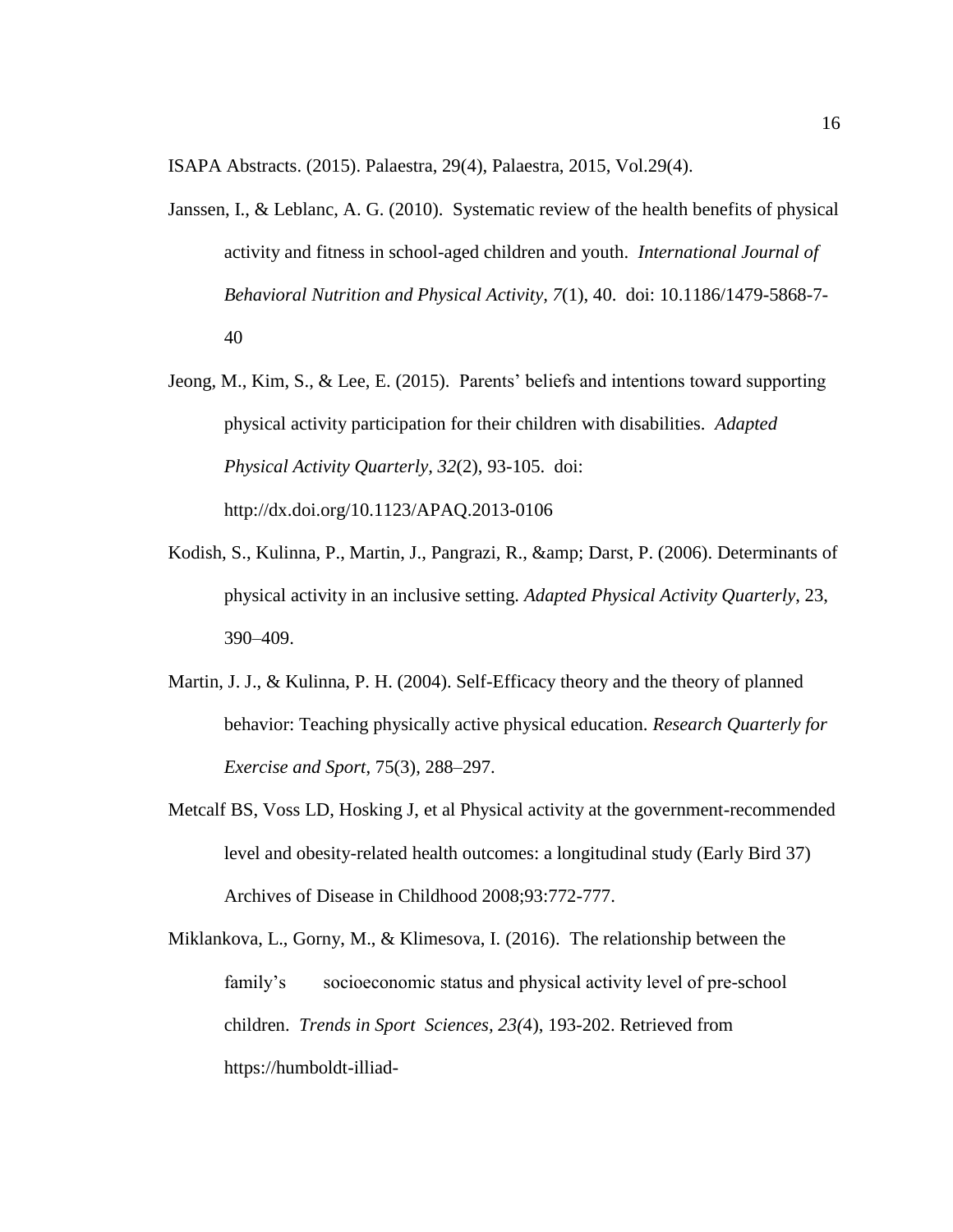oclcorg.ezproxy.humboldt.edu/illiad/illiad.dll?Action=10&Form=75&Value=197 574

- Motl, R., Dishman, R., Ward, D., Saunders, R., Dowda, M., Felton, G., & amp; Pate, R. (2005). Comparison of barriers self-efficacy and perceived behavioral control for explaining physical activity across 1 year among adolescent girls. *Health Psychology*, 24(1), 106–111.
- Pan, C. Y., & Frey, G. C. (2006). Physical activity patterns in youth with autism spectrum disorders. *Journal of Autism and Developmental Disorders*, 36(5), 597- 606.
- Panagiotopoulos, C., Ronsley, R., Al-Dubayee, M., Brant, R., Kuzeljevic, B., Rurak, E., … & Masse, C. (2011). The centre for healthy weights- Shapedown BC: A family-centered, multidisciplinary program that reduces weight gain in obese children over the short-term. *International Journal of Environmental Research & Public Health., 8*(12), 4662-4678. doi: 10.3390/ijerph8124662
- Rimmer, J. H., Rowland, J. L., & Yamaki, K. (2007). Obesity and secondary conditions in adolescents with disabilities: Addressing the needs of an underserved population. *Journal of Adolescent Health, 41*(3), 224- 229. doi:10.1016/j.jadohealth.2007.05.005
- Rimmer, J. H., Yamaki, K., Lowry, B. M., Wang, E., & Vogel, L. C. (2010). Obesity and obesity-related secondary conditions in adolescents with intellectual/developmental disabilities. *Journal of Intellectual Disability Research, 54*(9), 787-794. doi: 10.1111/j.1365-2788.2010.01305.x